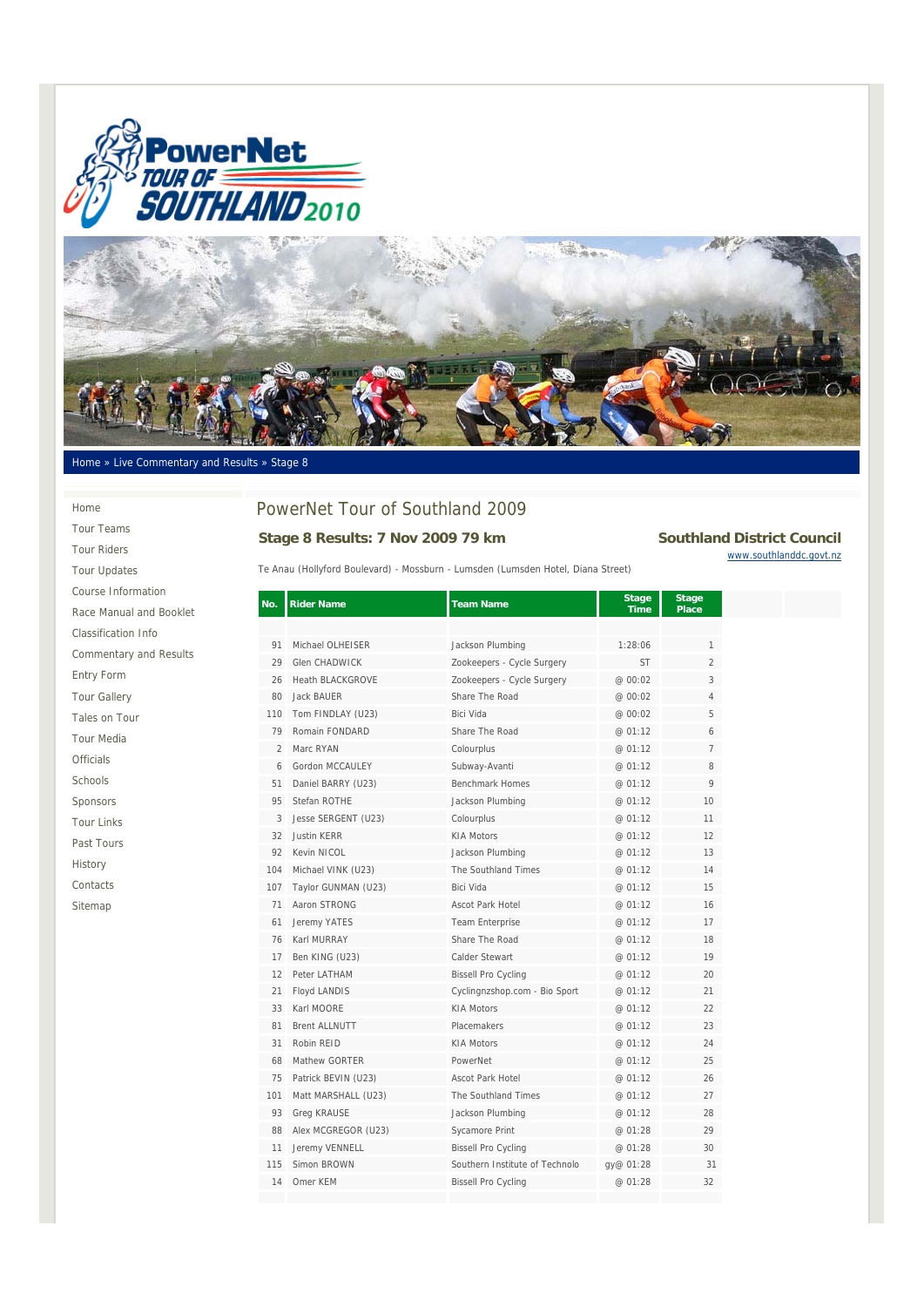| 4   | Logan HUTCHINGS         | Colourplus                     | @ 01:32   | 33 |
|-----|-------------------------|--------------------------------|-----------|----|
| 46  | Samuel WHITMITZ         | <b>Titans Race Team</b>        | @ 03:25   | 34 |
| 66  | Michael STALLARD        | PowerNet                       | @ 03:25   | 35 |
| 47  | James IBRAHIM           | <b>Titans Race Team</b>        | @ 03:27   | 36 |
| 109 | Alex RAY (U23)          | Bici Vida                      | @ 03:27   | 37 |
| 57  | David EVANS             | <b>Creation Signs</b>          | @ 03:27   | 38 |
| 38  | Sergio HERNANDEZ        | NOW - MS Society               | @ 03:27   | 39 |
| 64  | Alasdair DEMPSEY        | Team Enterprise                | @ 03:27   | 40 |
| 121 | Jonathon ATKINSON       | <b>Energy Smart</b>            | @ 03:27   | 41 |
| 59  | David TREACEY           | <b>Creation Signs</b>          | @ 03:27   | 42 |
| 100 | David AYRE              | Winton's Middle Pub            | @ 03:27   | 43 |
| 58  | Alex MALONE             | <b>Creation Signs</b>          | @ 03:27   | 44 |
| 55  | Matt SILLARS            | Benchmark Homes                | @ 03:27   | 45 |
| 108 | Carl WILLIAMS           | Bici Vida                      | @ 03:27   | 46 |
| 113 | Matt HINTON             | Southern Institute of Technolo | gy@ 03:27 | 47 |
| 56  | <b>Blair MARTIN</b>     | <b>Creation Signs</b>          | @ 03:27   | 48 |
| 22  | Nico DE JONG            | Cyclingnzshop.com - Bio Sport  | @ 03:27   | 49 |
| 60  | Hayden KEGG             | <b>Creation Signs</b>          | @ 03:27   | 50 |
| 111 | Mike HENTON             | Southern Institute of Technolo | gy@ 03:27 | 51 |
| 54  | Leon HEXTALL (U23)      | <b>Benchmark Homes</b>         | @ 03:27   | 52 |
| 34  | Shem ROGER (U23)        | <b>KIA Motors</b>              | @ 03:27   | 53 |
| 23  | <b>Nick LOVEGROVE</b>   | Cyclingnzshop.com - Bio Sport  | @ 03:27   | 54 |
| 18  | <b>Brad HALL</b>        | Calder Stewart                 | @03:27    | 55 |
| 53  | James MCCOY (U23)       | <b>Benchmark Homes</b>         | @ 03:27   | 56 |
| 44  | Joshua CHUGG            | Praties Cycling                | @ 03:27   | 57 |
| 74  | Brad CARTER (U23)       | Ascot Park Hotel               | @ 03:27   | 58 |
| 42  | Jason RIGG              | Praties Cycling                | @ 03:36   | 59 |
| 27  | Sam BEWLEY              | Zookeepers - Cycle Surgery     | @ 03:38   | 60 |
| 73  | Mike NORTHEY            | <b>Ascot Park Hotel</b>        | @ 03:38   | 61 |
| 72  | Wade MANGHAM (U23)      | Ascot Park Hotel               | @ 03:38   | 62 |
| 28  | Westley GOUGH (U23)     | Zookeepers - Cycle Surgery     | @ 03:44   | 63 |
| 90  | Sheldon GORTER (U23)    | Sycamore Print                 | @ 03:49   | 64 |
| 102 | Hamish PRESBURY (U23)   | The Southland Times            | @ 03:57   | 65 |
| 35  | George BENNETT (U23)    | <b>KIA Motors</b>              | @ 03:57   | 66 |
| 9   | Joseph COOPER           | Subway-Avanti                  | @ 03:57   | 67 |
| 120 | Simon CROOM             | South West Helicopters         | @ 06:10   | 68 |
| 105 | Sam STEELE (U23)        | The Southland Times            | @ 06:10   | 69 |
| 45  | Nathan EARL (U23)       | Praties Cycling                | @ 06:10   | 70 |
| 85  | Logan CALDER            | Placemakers                    | @ 06:10   | 71 |
| 20  | Douglas REPACHOLI (U23) | Calder Stewart                 | @ 06:10   | 72 |
| 19  | Paul ODLIN              | Calder Stewart                 | @ 06:10   | 73 |
| 41  | Kyle MARWOOD            | Praties Cycling                | @ 06:10   | 74 |
| 30  | Hamish BOND             | Zookeepers - Cycle Surgery     | @ 06:10   | 75 |
| 16  | Mark LANGLANDS          | Calder Stewart                 | @ 06:10   | 76 |
| 122 | Lee EVANS (U23)         | <b>Energy Smart</b>            | @ 06:10   | 77 |
| 67  | Russell GILL            | PowerNet                       | @ 06:18   | 78 |
| 106 | Scott WILDER            | Bici Vida                      | @ 08:22   | 79 |
| 48  | Latham CROFT            | Titans Race Team               | @ 11:41   | 80 |
| 25  | Jamie WHYTE             | Cyclingnzshop.com - Bio Sport  | @ 15:11   | 81 |
| 89  | Rod WEINBERG            | Sycamore Print                 | @ 15:11   | 82 |
| 24  | Jeremy MEECH            | Cyclingnzshop.com - Bio Sport  | @ 15:11   | 83 |
| 62  | Michael TORCKLER        | Team Enterprise                | @ 15:11   | 84 |
| 123 | Andy HAGAN              | <b>Energy Smart</b>            | @ 15:32   | 85 |
| 65  | Josh BROWN (U23)        | Team Enterprise                | @ 15:52   | 86 |
| 63  | William ALEXANDER       | Team Enterprise                | @ 15:52   | 87 |
| 125 | Johno GEE               | <b>Energy Smart</b>            | @ 15:52   | 88 |
| 77  | Matt GILBERT            | Share The Road                 | @ 15:52   | 89 |
| 70  | Chris MACIC (U23)       | PowerNet                       | @ 15:52   | 90 |
| 98  | Thomas HUBBARD (U23)    | Winton's Middle Pub            | @ 15:52   | 91 |
| 117 | <b>Travis KANE</b>      | South West Helicopters         | @ 15:52   | 92 |
| 118 | Andrew BALLANTYNE       | South West Helicopters         | @ 20:39   | 93 |
| 40  | Corey FARRELL (U23)     | NOW - MS Society               | @ 24:27   | 94 |
|     |                         |                                |           |    |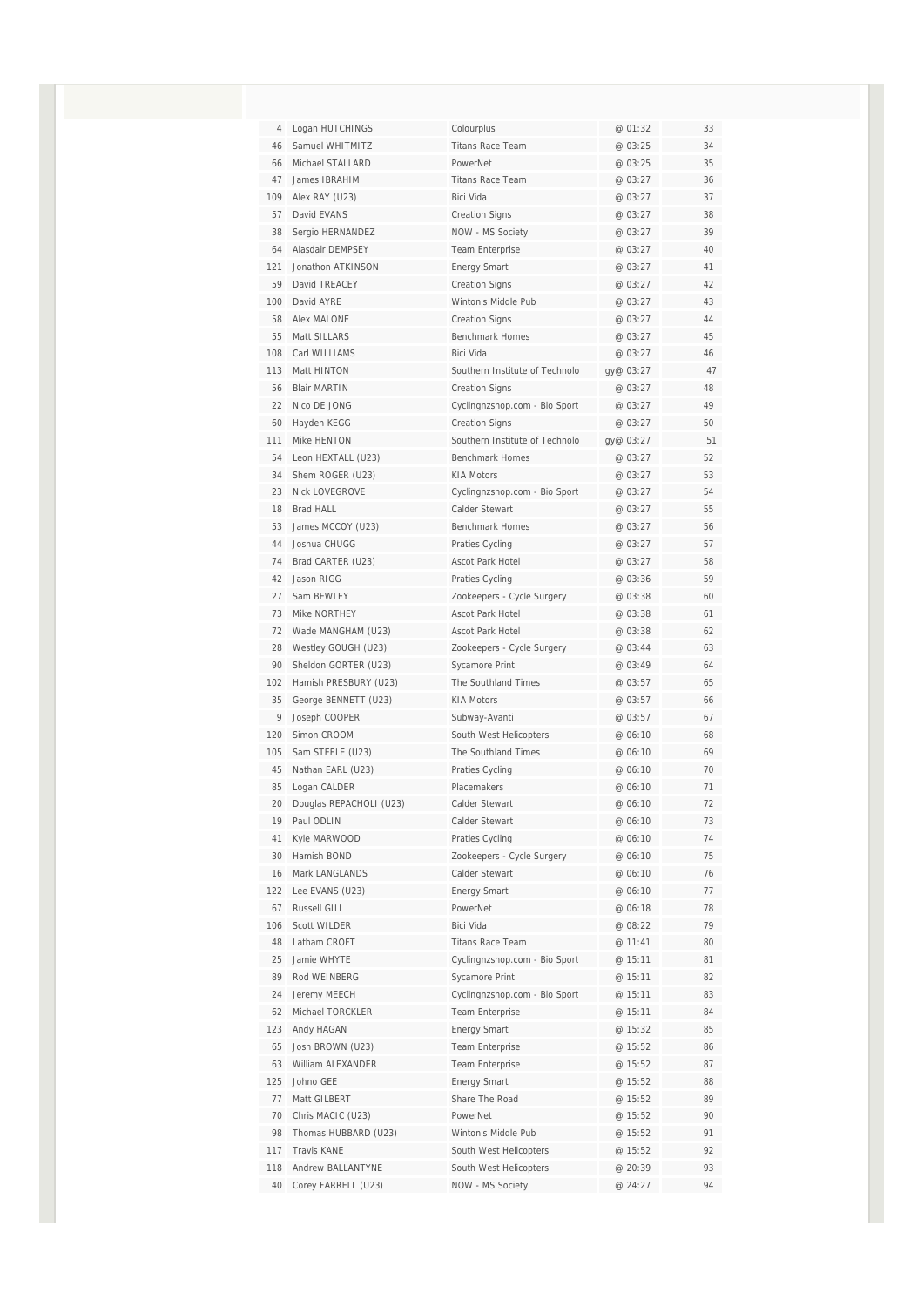**Web Design by Flatout © 2009** 

| 124 | Chris KFNDALL   | <b>Energy Smart</b>        | @24:27     | 95 |
|-----|-----------------|----------------------------|------------|----|
|     | Hayden GODFREY  | Subway-Avanti              | <b>DNF</b> |    |
| 10  | Josh ENGLAND    | Subway-Avanti              | <b>DNF</b> |    |
| 15. | Cody O'REILLY   | <b>Bissell Pro Cycling</b> | <b>DNF</b> |    |
| 84  | Jason BARLOW    | Placemakers                | <b>DNF</b> |    |
| 86  | Kevin O'DONNELL | Sycamore Print             | <b>DNS</b> |    |

Live data provided by PowerNet Limited. Results data generated from SportCalc (www.sportcalc.co.nz)

### **PowerNet General Classification (After stage 8)**

| No. | <b>Rider Name</b>       | <b>Team Name</b>              | G C<br>Time | G C<br><b>Place</b> | <b>Bonus</b> | <b>Penalty</b> |
|-----|-------------------------|-------------------------------|-------------|---------------------|--------------|----------------|
|     |                         |                               |             |                     |              |                |
| 26  | <b>Heath BLACKGROVE</b> | Zookeepers - Cycle Surgery    | 20:09:14    | 1                   | 00:07        |                |
| 80  | Jack BAUER              | Share The Road                | @ 01:07     | 2                   | 00:11        |                |
| 110 | Tom FINDLAY (U23)       | Bici Vida                     | @ 01:16     | 3                   | 00:06        |                |
| 2   | Marc RYAN               | Colourplus                    | @ 01:24     | 4                   | 00:06        |                |
| 12  | Peter LATHAM            | <b>Bissell Pro Cycling</b>    | @ 02:45     | 5                   | 00:07        |                |
| 29  | Glen CHADWICK           | Zookeepers - Cycle Surgery    | @ 03:48     | 6                   | 00:06        |                |
| 11  | Jeremy VENNELL          | <b>Bissell Pro Cycling</b>    | @ 06:28     | 7                   |              |                |
| 17  | Ben KING (U23)          | Calder Stewart                | @ 06:32     | 8                   | 00:03        |                |
| 71  | Aaron STRONG            | Ascot Park Hotel              | @ 10:24     | 9                   | 00:07        |                |
| 61  | Jeremy YATES            | <b>Team Enterprise</b>        | @ 10:27     | 10                  | 00:10        |                |
| 104 | Michael VINK (U23)      | The Southland Times           | @ 11:45     | 11                  | 00:02        |                |
| 79  | Romain FONDARD          | Share The Road                | @ 12:59     | 12                  | 00:03        |                |
| 91  | Michael OLHEISER        | Jackson Plumbing              | @ 13:06     | 13                  | 00:08        |                |
| 21  | Floyd LANDIS            | Cyclingnzshop.com - Bio Sport | @ 13:09     | 14                  |              |                |
| 68  | Mathew GORTER           | PowerNet                      | @ 13:18     | 15                  | 00:02        |                |
| 109 | Alex RAY (U23)          | Bici Vida                     | @ 13:48     | 16                  | 00:04        |                |
| 33  | Karl MOORE              | <b>KIA Motors</b>             | @ 13:51     | 17                  |              |                |
| 51  | Daniel BARRY (U23)      | <b>Benchmark Homes</b>        | @ 13:52     | 18                  |              |                |
| 75  | Patrick BEVIN (U23)     | Ascot Park Hotel              | @ 15:55     | 19                  | 00:27        |                |
| 101 | Matt MARSHALL (U23)     | The Southland Times           | @ 16:29     | 20                  |              |                |
| 32  | <b>Justin KERR</b>      | KIA Motors                    | @ 17:35     | 21                  |              |                |
| 3   | Jesse SERGENT (U23)     | Colourplus                    | @ 17:38     | 22                  |              |                |
| 107 | Taylor GUNMAN (U23)     | Bici Vida                     | @ 18:10     | 23                  |              |                |
| 73  | Mike NORTHEY            | Ascot Park Hotel              | @ 18:11     | 24                  |              |                |
| 56  | <b>Blair MARTIN</b>     | <b>Creation Signs</b>         | @ 18:26     | 25                  |              |                |
| 28  | Westley GOUGH (U23)     | Zookeepers - Cycle Surgery    | @ 20:01     | 26                  |              |                |
| 38  | Sergio HERNANDEZ        | NOW - MS Society              | @ 20:50     | 27                  | 00:01        |                |
| 31  | Robin REID              | <b>KIA Motors</b>             | @ 20:55     | 28                  |              |                |
| 72  | Wade MANGHAM (U23)      | Ascot Park Hotel              | @ 20:58     | 29                  | 00:04        |                |
| 47  | James IBRAHIM           | <b>Titans Race Team</b>       | @ 21:07     | 30                  |              |                |
| 81  | <b>Brent ALLNUTT</b>    | Placemakers                   | @ 21:52     | 31                  |              |                |
| 93  | <b>Greg KRAUSE</b>      | Jackson Plumbing              | @ 22:29     | 32                  |              |                |
| 4   | Logan HUTCHINGS         | Colourplus                    | @ 22:58     | 33                  | 00:10        |                |
| 9   | Joseph COOPER           | Subway-Avanti                 | @ 23:18     | 34                  |              |                |
| 88  | Alex MCGREGOR (U23)     | Sycamore Print                | @ 23:26     | 35                  |              |                |
| 45  | Nathan EARL (U23)       | Praties Cycling               | @ 23:55     | 36                  |              |                |
| 34  | Shem ROGER (U23)        | <b>KIA Motors</b>             | @ 24:17     | 37                  |              |                |
| 18  | Brad HALL               | Calder Stewart                | @ 25:01     | 38                  |              |                |
| 16  | Mark LANGLANDS          | Calder Stewart                | @ 26:09     | 39                  | 00:04        |                |
| 44  | Joshua CHUGG            | Praties Cycling               | @ 26:12     | 40                  |              |                |
| 95  | Stefan ROTHE            | Jackson Plumbing              | @ 26:18     | 41                  |              |                |
| 57  | David EVANS             | <b>Creation Signs</b>         | @ 26:39     | 42                  |              |                |
| 92  | Kevin NICOL             | Jackson Plumbing              | @ 26:53     | 43                  |              |                |
| 27  | Sam BEWLEY              | Zookeepers - Cycle Surgery    | @ 27:02     | 44                  |              |                |
| 54  | Leon HEXTALL (U23)      | <b>Benchmark Homes</b>        | @ 27:10     | 45                  |              |                |
| 6   | Gordon MCCAULEY         | Subway-Avanti                 | @ 28:47     | 46                  | 00:06        |                |
| 19  | Paul ODLIN              | Calder Stewart                | @ 30:13     | 47                  | 00:09        |                |
| 22  | Nico DE JONG            | Cyclingnzshop.com - Bio Sport | @ 31:03     | 48                  |              |                |
| 108 | Carl WILLIAMS           | Bici Vida                     | @ 34:40     | 49                  |              |                |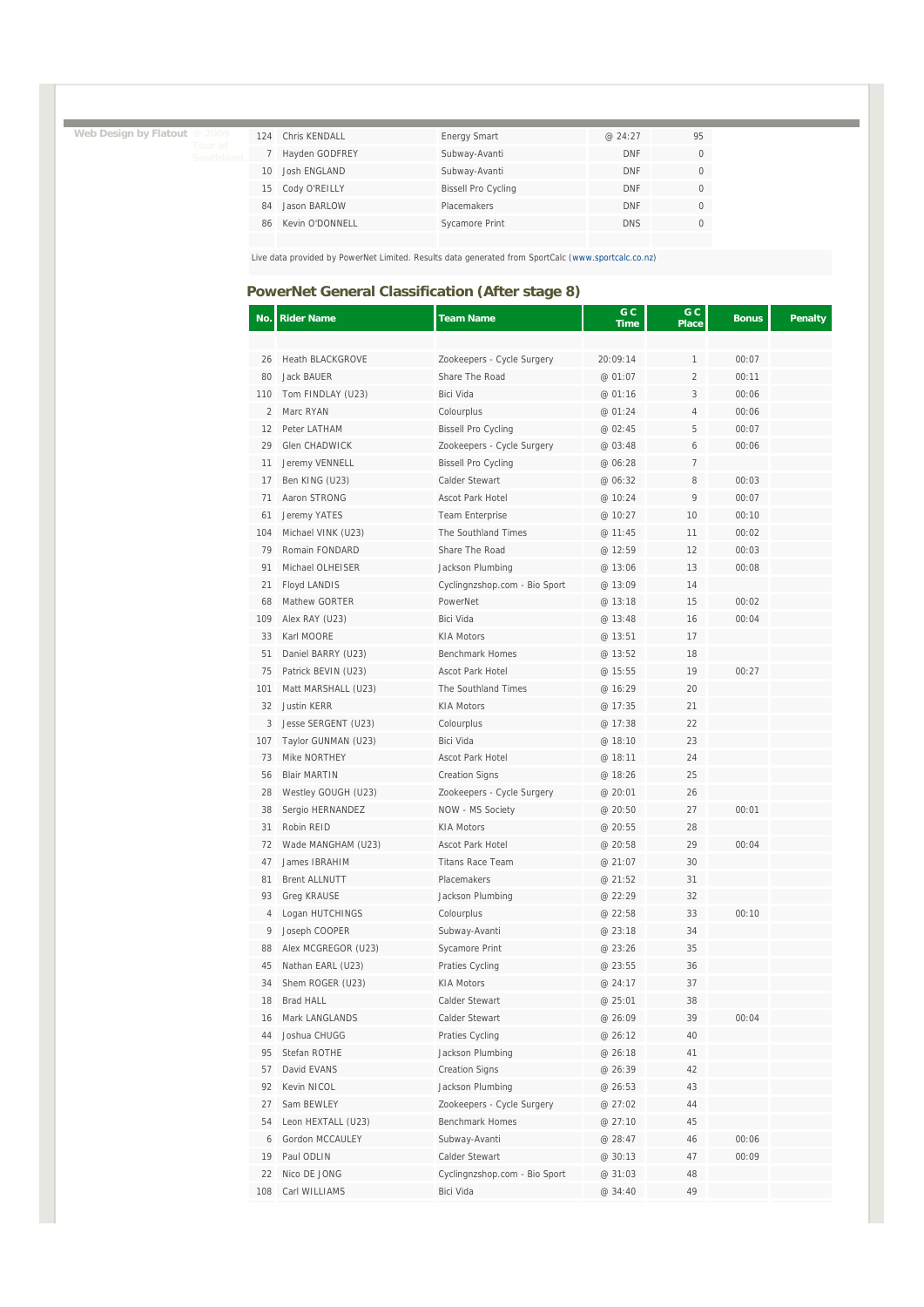| 20 <sup>1</sup> | Douglas REPACHOLI (U23) | Calder Stewart                 | @ 38:38     | 50 |       |  |
|-----------------|-------------------------|--------------------------------|-------------|----|-------|--|
| 90              | Sheldon GORTER (U23)    | Sycamore Print                 | @ 40:01     | 51 |       |  |
| 76              | Karl MURRAY             | Share The Road                 | @ 40:47     | 52 |       |  |
| 42              | Jason RIGG              | Praties Cycling                | @ 42:01     | 53 |       |  |
| 105             | Sam STEELE (U23)        | The Southland Times            | @ 44:20     | 54 |       |  |
| 14              | Omer KEM                | <b>Bissell Pro Cycling</b>     | @ 44:46     | 55 |       |  |
| 55              | Matt SILLARS            | <b>Benchmark Homes</b>         | @ 48:42     | 56 |       |  |
| 74              | Brad CARTER (U23)       | <b>Ascot Park Hotel</b>        | @ 49:46     | 57 |       |  |
| 53              | James MCCOY (U23)       | <b>Benchmark Homes</b>         | @ 51:43     | 58 | 00:04 |  |
| 65              | Josh BROWN (U23)        | <b>Team Enterprise</b>         | @ 52:13     | 59 |       |  |
| 70              | Chris MACIC (U23)       | PowerNet                       | @ 52:24     | 60 |       |  |
| 25              | Jamie WHYTE             | Cyclingnzshop.com - Bio Sport  | @ 53:12     | 61 |       |  |
| 23              | <b>Nick LOVEGROVE</b>   | Cyclingnzshop.com - Bio Sport  | @ 55:19     | 62 |       |  |
| 115             | Simon BROWN             | Southern Institute of Technolo | gy@ 58:04   | 63 |       |  |
| 59              | David TREACEY           | <b>Creation Signs</b>          | @ 59:08     | 64 |       |  |
| 123             | Andy HAGAN              | <b>Energy Smart</b>            | @ 1:00:43   | 65 |       |  |
| 35              | George BENNETT (U23)    | <b>KIA Motors</b>              | @ 1:01:00   | 66 |       |  |
| 30              | Hamish BOND             | Zookeepers - Cycle Surgery     | @ 1:03:32   | 67 |       |  |
| 102             | Hamish PRESBURY (U23)   | The Southland Times            | @ 1:03:59   | 68 |       |  |
| 111             | Mike HENTON             | Southern Institute of Technolo | gy@ 1:05:20 | 69 |       |  |
| 66              | Michael STALLARD        | PowerNet                       | @ 1:09:57   | 70 |       |  |
| 121             | Jonathon ATKINSON       | <b>Energy Smart</b>            | @ 1:10:18   | 71 |       |  |
| 120             | Simon CROOM             | South West Helicopters         | @ 1:11:30   | 72 |       |  |
| 100             | David AYRE              | Winton's Middle Pub            | @1:16:10    | 73 |       |  |
| 62              | Michael TORCKLER        | Team Enterprise                | @ 1:19:09   | 74 |       |  |
| 40              | Corey FARRELL (U23)     | NOW - MS Society               | @ 1:22:46   | 75 |       |  |
| 46              | Samuel WHITMITZ         | <b>Titans Race Team</b>        | @ 1:26:05   | 76 | 00:02 |  |
| 85              | Logan CALDER            | Placemakers                    | @ 1:30:06   | 77 |       |  |
| 113             | Matt HINTON             | Southern Institute of Technolo | gy@ 1:31:05 | 78 |       |  |
| 64              | Alasdair DEMPSEY        | <b>Team Enterprise</b>         | @ 1:33:42   | 79 |       |  |
| 60              | Hayden KEGG             | <b>Creation Signs</b>          | @ 1:39:15   | 80 |       |  |
| 89              | Rod WEINBERG            | Sycamore Print                 | @ 1:40:10   | 81 |       |  |
| 67              | Russell GILL            | PowerNet                       | @ 1:47:31   | 82 |       |  |
| 106             | <b>Scott WILDER</b>     | <b>Bici Vida</b>               | @ 1:50:08   | 83 |       |  |
| 77              | Matt GILBERT            | Share The Road                 | @ 1:51:46   | 84 |       |  |
| 41              | Kyle MARWOOD            | Praties Cycling                | @1:56:57    | 85 | 00:03 |  |
| 58              | Alex MALONE             | <b>Creation Signs</b>          | @ 1:59:22   | 86 |       |  |
| 122             | Lee EVANS (U23)         | <b>Energy Smart</b>            | @ 2:06:31   | 87 |       |  |
| 63              | William ALEXANDER       | Team Enterprise                | @ 2:15:20   | 88 |       |  |
| 125             | Johno GEE               | <b>Energy Smart</b>            | @ 2:16:33   | 89 |       |  |
| 48              | Latham CROFT            | <b>Titans Race Team</b>        | @ 2:16:41   | 90 |       |  |
| 98              | Thomas HUBBARD (U23)    | Winton's Middle Pub            | @ 2:31:59   | 91 |       |  |
| 117             | Travis KANE             | South West Helicopters         | @ 3:01:03   | 92 |       |  |
| 24              | Jeremy MEECH            | Cyclingnzshop.com - Bio Sport  | @3:05:47    | 93 |       |  |
| 118             | Andrew BALLANTYNE       | South West Helicopters         | @ 3:24:01   | 94 |       |  |
| 124             | Chris KENDALL           | <b>Energy Smart</b>            | @ 3:28:03   | 95 |       |  |
| $7\phantom{.0}$ | Hayden GODFREY          | Subway-Avanti                  | <b>DNF</b>  |    |       |  |
| 10              | Josh ENGLAND            | Subway-Avanti                  | <b>DNF</b>  |    | 00:06 |  |
| 15              | Cody O'REILLY           | <b>Bissell Pro Cycling</b>     | <b>DNF</b>  |    | 00:07 |  |
| 84              | Jason BARLOW            | Placemakers                    | <b>DNF</b>  |    |       |  |
| 86              | Kevin O'DONNELL         | Sycamore Print                 | <b>DNS</b>  |    |       |  |
|                 |                         |                                |             |    |       |  |

Live data provided by PowerNet Limited. Results data generated from SportCalc (www.sportcalc.co.nz)

### **Teams Classification (After stage 8)**

**Sponsored by WENSLEY'S AVANTI PLUS, INVERCARGILL** 

| <b>Team Name</b>           | <b>GC Time</b> |
|----------------------------|----------------|
|                            |                |
| Zookeepers - Cycle Surgery | 60:49:40       |
| Colourplus                 | @11:22         |
|                            |                |

Home | Sponsors | Course Information |<br>Commentary and Results | Tour Teams |<br>Classification Info | Tour Riders | Tour<br>Competitions | Tour Media | Schools |<br>Race Manual and Booklet | Officials |<br>Tour Gallery | Tour Links |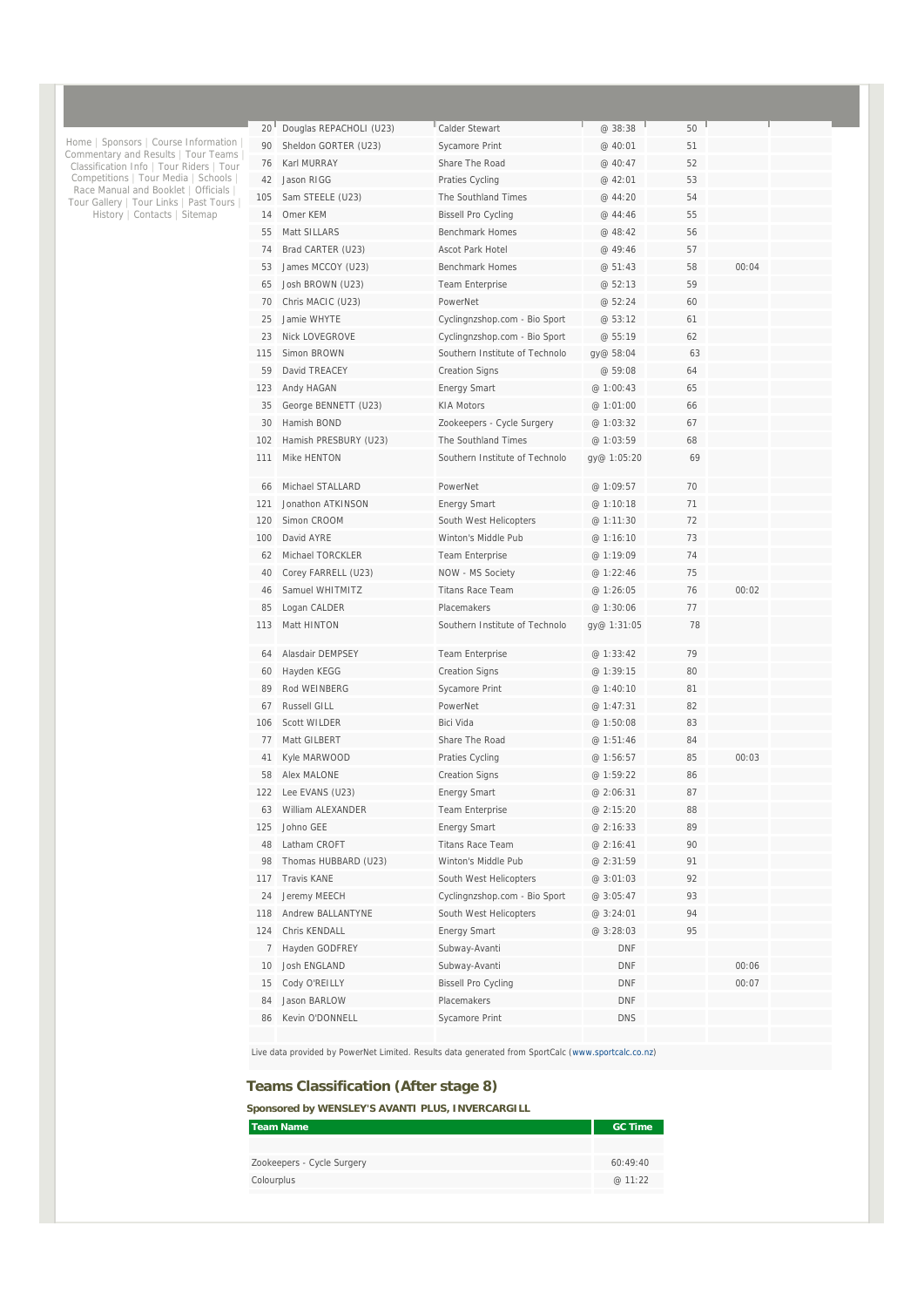| Bici Vida                      | @ 11:26    |
|--------------------------------|------------|
| <b>Ascot Park Hotel</b>        | @ 16:15    |
| <b>KIA Motors</b>              | @ 23:52    |
| <b>Bissell Pro Cycling</b>     | @ 28:44    |
| Share The Road                 | @ 31:00    |
| Jackson Plumbing               | @ 33:14    |
| Calder Stewart                 | @ 34:15    |
| The Southland Times            | @ 46:48    |
| <b>Benchmark Homes</b>         | @ 51:02    |
| Cyclingnzshop.com - Bio Sport  | @ 56:51    |
| Praties Cycling                | @ 59:38    |
| <b>Creation Signs</b>          | @ 1:17:19  |
| PowerNet                       | @ 1:23:40  |
| Team Enterprise                | @ 1:29:05  |
| Sycamore Print                 | @ 1:49:43  |
| Southern Institute of Technolo | gy@ 3:12:3 |
| <b>Titans Race Team</b>        | @ 3:41:34  |
| <b>Energy Smart</b>            | @ 3:47:17  |
| South West Helicopters         | @ 6:36:58  |
|                                |            |

Live data provided by PowerNet Limited. Results data generated from SportCalc (www.sportcalc.co.nz)

## **Sprint Ace Classification (after stage 8)**

#### **Sponsored by HARCOURTS SOUTHLAND**

|     | No.   Rider Name    | <b>Team Name</b>           | <b>Points</b>            |
|-----|---------------------|----------------------------|--------------------------|
|     |                     |                            |                          |
|     | 75 Patrick Bevin    | <b>Ascot Park Hotel</b>    | 80                       |
|     | 41 Kyle Marwood     | Praties Cycling            | 37                       |
|     | 53 James McCoy      | <b>Benchmark Homes</b>     | 30                       |
|     | 46 Samuel Whitmitz  | <b>Titans Race Team</b>    | 21                       |
| 80  | Jack Bauer          | Share The Road             | 19                       |
|     | 6 Gordon McCauley   | Subway-Avanti              | 16                       |
|     | 17 Ben King         | Calder Stewart             | 14                       |
|     | 76 Karl Murray      | Share The Road             | 13                       |
|     | 71 Aaron Strong     | <b>Ascot Park Hotel</b>    | 12                       |
| 16  | Mark Langlands      | Calder Stewart             | 11                       |
|     | 33 Karl Moore       | <b>KIA Motors</b>          | 10                       |
| 91  | Michael Olheiser    | Jackson Plumbing           | 10                       |
|     | 26 Heath Blackgrove | Zookeepers - Cycle Surgery | 9                        |
|     | 79 Romain Fondard   | Share The Road             | 8                        |
|     | 95 Stefan Rothe     | Jackson Plumbing           | 8                        |
|     | 110 Tom Findlay     | Bici Vida                  | 8                        |
|     | 4 Logan Hutchings   | Colourplus                 | $\overline{7}$           |
|     | 12 Peter Latham     | <b>Bissell Pro Cycling</b> | $\overline{7}$           |
|     | 109 Alex Ray        | Bici Vida                  | 7                        |
|     | 61 Jeremy Yates     | <b>Team Enterprise</b>     | 6                        |
|     | 18 Brad Hall        | Calder Stewart             | 5                        |
| 29  | Glen Chadwick       | Zookeepers - Cycle Surgery | 5                        |
| 11  | Jeremy Vennell      | <b>Bissell Pro Cycling</b> | 4                        |
|     | 55 Matt Sillars     | <b>Benchmark Homes</b>     | 4                        |
| 104 | Michael Vink        | The Southland Times        | 4                        |
|     | 19 Paul Odlin       | Calder Stewart             | 3                        |
| 47  | James Ibrahim       | <b>Titans Race Team</b>    | 3                        |
|     | 51 Daniel Barry     | <b>Benchmark Homes</b>     | 3                        |
|     | 59 David Treacey    | <b>Creation Signs</b>      | 3                        |
|     | 105 Sam Steele      | The Southland Times        | 3                        |
|     | 122 Lee Evans       | <b>Energy Smart</b>        | 3                        |
|     | 2 Marc Ryan         | Colourplus                 | $\overline{2}$           |
|     | 3 Jesse Sergent     | Colourplus                 | $\overline{2}$           |
|     | 28 Westley Gough    | Zookeepers - Cycle Surgery | $\overline{2}$           |
|     | 38 Sergio Hernandez | NOW - MS Society           | $\overline{2}$           |
|     | 45 Nathan Earl      | Praties Cycling            | $\overline{2}$           |
|     | 48 Latham Croft     | <b>Titans Race Team</b>    | $\overline{\mathcal{L}}$ |
| 66  | Michael Stallard    | PowerNet                   | $\mathfrak{D}$           |
|     | 70 Chris Macic      | PowerNet                   | $\overline{\mathcal{L}}$ |
|     |                     |                            |                          |